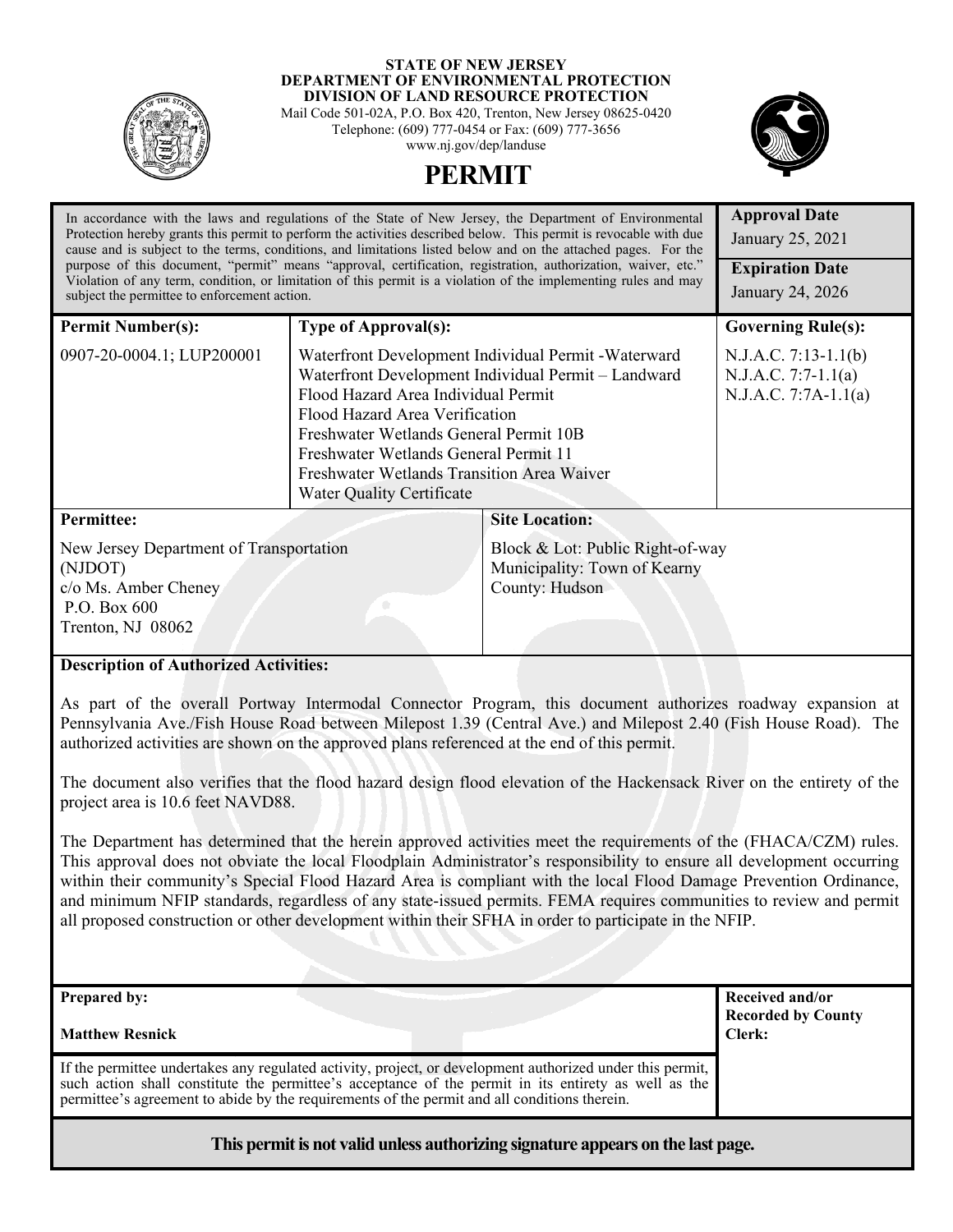## **STATEMENT OF AUTHORIZED IMPACTS:**

The authorized activities allow for the permittee to undertake impacts to regulated areas as described below. Additional impacts to regulated areas without prior Department approval shall constitute a violation of the rules under which this document is issued and may subject the permittee and/or property owner to enforcement action, pursuant to N.J.A.C. 7:13-21.8; N.J.A.C. 7:7-2.1; N.J.A.C. 7:7A-19.11.

| <b>FWW GP10B Minor</b>     | <b>Permanent Disturbance</b> | <b>Temporary Disturbance</b> |
|----------------------------|------------------------------|------------------------------|
| <b>Road Crossings</b>      | (Acres)                      | (Acres)                      |
| <b>Freshwater wetlands</b> | 0 019                        | 0.004                        |

| <b>FWW GP11</b><br><b>Outfalls/Intake</b><br><b>Structures</b> | <b>Permanent Disturbance</b><br>(Acres) | <b>Temporary Disturbance</b><br>(Acres) |
|----------------------------------------------------------------|-----------------------------------------|-----------------------------------------|
| <b>Freshwater wetlands</b>                                     |                                         | 0.006                                   |
| <b>Transition areas</b>                                        |                                         | 0.005                                   |

| <b>TAW - Special Activity</b> | <b>Permanent Disturbance</b> | <b>Temporary Disturbance</b> |
|-------------------------------|------------------------------|------------------------------|
| <b>Linear Development</b>     | (Acres)                      | (Acres)                      |
| <b>Transition areas</b>       | 0.206                        | 0 1 2 4                      |

| <b>Riparian Zone</b><br>Vegetation   | Area of riparian zone<br>(Acres) |
|--------------------------------------|----------------------------------|
| Permanent<br><b>Disturbed</b>        | 0.474                            |
| <b>Temporary</b><br><b>Disturbed</b> | 0.096                            |

| WFD IP-<br>Commercial/Industrial/P<br>ublic(Waterward) | <b>Permanent Disturbance</b><br>(Acres) | <b>Temporary Disturbance</b><br>(Acres) |
|--------------------------------------------------------|-----------------------------------------|-----------------------------------------|
| <b>Intertidal subtidal</b><br>shallows (ISS)           | 0.001                                   | 0.006                                   |

# **PRE-CONSTRUCTION CONDITIONS:**

- 1. All sediment barriers and other soil erosion control measures shall be installed prior to commencing any clearing, grading or construction onsite, and shall be maintained in proper working condition throughout the entire duration of the project.
- 2. All solid and hazardous wastes generated by construction activities associated with this project shall be handled and disposed of in accordance with all applicable State and Federal regulations, standards, and guidelines for the handling and disposal of solid and hazardous wastes, including the Solid Waste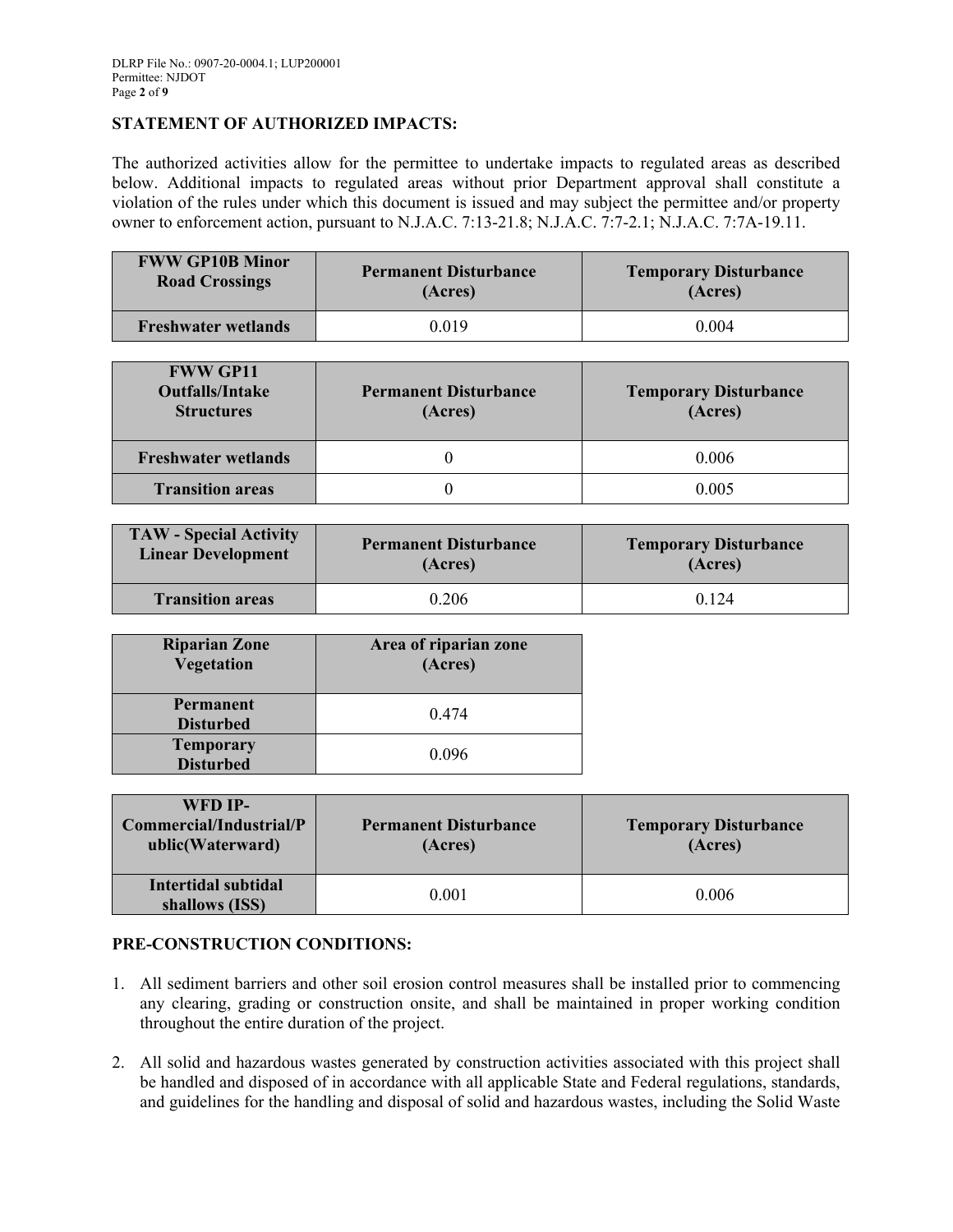Management Act, N.J.S.A. 13:1E-1 et seq., the Solid Waste Management rules, N.J.A.C. 7:26, the Recycling rules, N.J.A.C. 7:26A, the Hazardous Waste rules, N.J.A.C. 7:26G, and the Technical Requirements for Site Remediation, N.J.A.C. 7:26E.

3. In order to protect anadromous fish species within the Hackensack River and tributaries, no grading, construction or clearing is permitted within the channel onsite between April 1st through June  $30<sup>th</sup>$  of each calendar year. Furthermore, any activity outside the watercourses, which would likely introduce sediment into the watercourses and/or increase its turbidity, is also prohibited during this period. The Department reserves the right to suspend all regulated activities onsite should it be determined that the permittee has not taken proper precautions to ensure continuous compliance with this condition. If sediment control structures are installed prior to the timing restrictions stated above, construction behind the sediment control structures may proceed during the restricted period

# **SPECIAL CONDITIONS:**

- 1. All excavated material and dredged material shall be disposed of in a lawful manner outside of any flood hazard area riparian zone, open water, freshwater wetland and adjacent transition area, and in such a way as to not interfere with the positive drainage of the receiving area.
- 2. Construction equipment shall not be stored, staged or driven within any channel, freshwater wetland or transition area, unless expressly approved by this permit and/or described on the approved plans.
- 3. Dewatering of cofferdams must include properly sized temporary sediment basins or other filtering methods to adequately reduce turbidity. The stream area to receive return water discharged from dewatering activities must be encompassed by a turbidity barrier. The turbidity barrier must be located parallel to the stream banks and anchored to the shoreline to maintain free flow of the stream center. In order to avoid obstruction of stream flows or fish passage, turbidity barriers must not be placed across the stream channel.
- 4. The regulated activity shall not expose unset or raw cement to flowing water within any channel or regulated water during construction.
- 5. Construction may only be performed only under conditions where the stream area is dry or dewatered conditions. No work may be performed where the stream channel is wet.
- 6. The Department has determined that this project meets the requirements of the Stormwater Management rules at N.J.A.C. 7:8. Any future expansion or alteration of the approved stormwater management system, which would affect water quality, increase the rate or volume of stormwater leaving the site, affect the infiltration capacity on the site, or alter the approved low impact site design, shall be reviewed and approved by the Department prior to construction. This includes any proposed changes to the discharge characteristics of any basin, the construction of new inlets or pipes that tie into the storm sewer network and/or the replacement of existing inlets or pipes with structures of different capacity.
- 7. The permittee shall make specific arrangements to ensure the continuous maintenance and efficient operation of all proposed stormwater management measures onsite. This includes the inspection (and cleaning where necessary) of any and all constructed swales, basins, inlets at least four times per year and after every major storm totaling 1 inch of rainfall or more, the inspection and cleaning of all manufactured treatment devices per Department certification letters as found on www.njstormwater.org/treatment.html, and the use of appropriate soil conservation practices onsite,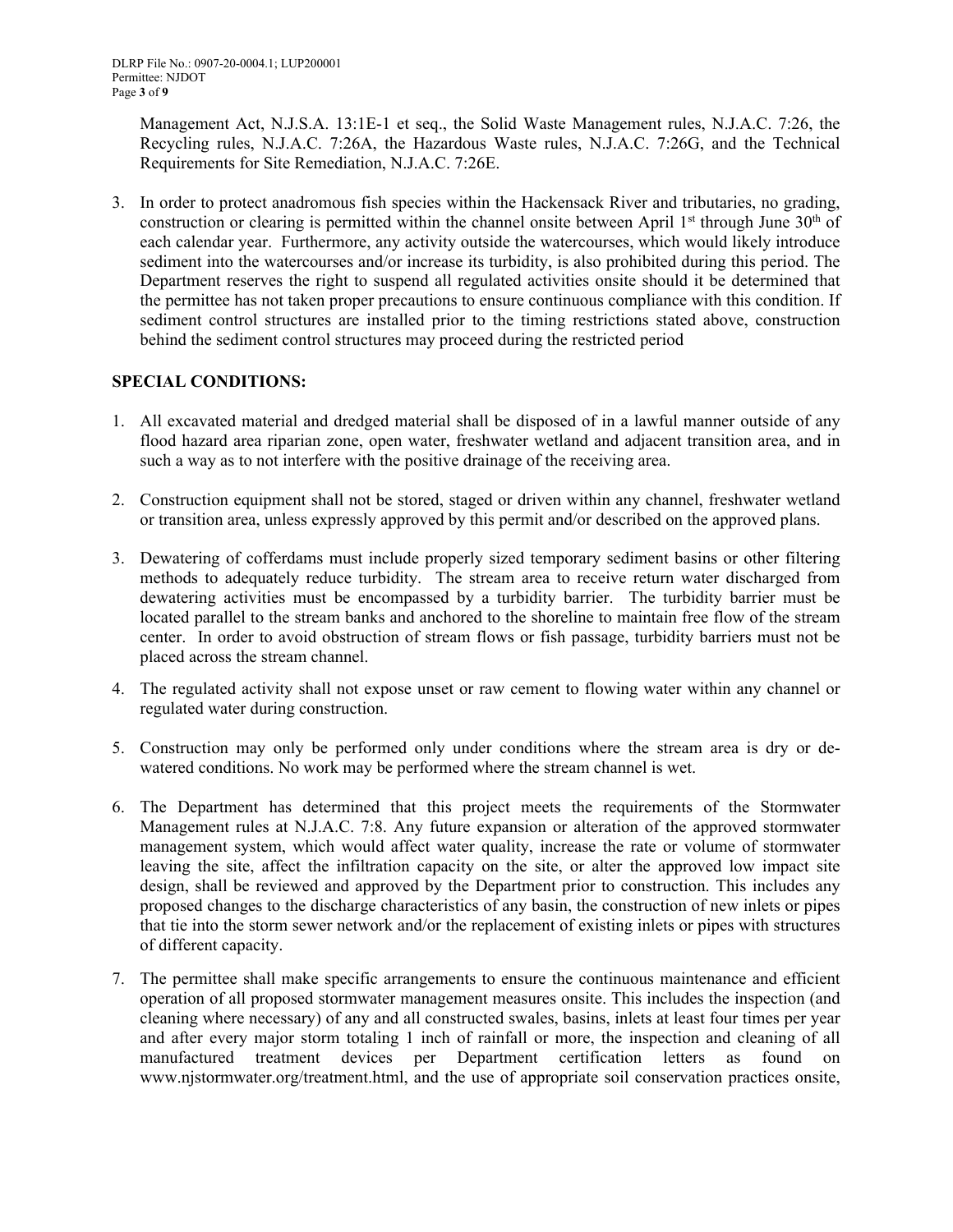and any other reasonable effort required to maintain the stormwater management system in good working order.

- 8. Vegetation within 50 feet of the top of the bank shall only be disturbed in the areas specifically shown on the approved drawing(s). No other vegetation within 50 feet of the top of any stream bank onsite shall be disturbed for any reason. This condition applies to all channels onsite regardless of the contributory drainage area.
- 9. All riparian zone vegetation that is temporarily cleared, cut, and/or removed to conduct a regulated activity, access an area where regulated activities will be conducted, or otherwise accommodate a regulated activity shall be replanted immediately after completion of the regulated activity, unless prevented by seasonal weather, in which case the vegetation shall be replanted as soon as conditions permit. The vegetation to be replanted shall:
	- a. Consist of vegetation of equal or greater ecological function and value as the vegetation that was cleared, cut, or removed. For example, herbaceous vegetation may be replaced with the same type of vegetation or with trees, but the trees in forested areas must be replaced with trees of equal or greater density and ecological function and value;
	- b. Consist of native, non-invasive vegetation, except in an actively disturbed area. In an actively disturbed area, the vegetation may be replaced with the same type of vegetation that was cleared, cut, or removed, or with another kind of vegetation typical of an actively disturbed area. For example, lawn grass may be replaced with garden plants or agricultural crops; and
	- c. In cases where replanting would interfere with continued access to or maintenance of a structure that is required by Federal, State, or local law, the vegetation replanted shall meet the requirements to the extent feasible.
- 10. Any pipes laid through wetlands, transition areas, or State open water must be properly sealed so as to prevent leaking or infiltration. Pipes and backfilled materials must be placed entirely beneath the pre-existing ground elevation.
- 11. Any excavation within the wetland or wetland transition area, shall be backfilled to the preexisting elevation and the uppermost 18 inches of the excavation shall be backfilled with the original topsoil material.

# **RIPARIAN ZONE MITIGATION CONDITIONS:**

- 1. **At least 90 days prior to commencing regulated activities authorized by this permit**, the permittee shall submit a proposal to mitigate for the loss of **0.136 acres** of scrub-shrub riparian zone vegetation. The proposal shall be designed in accordance with the standards at N.J.A.C. 7:13-13. Activities authorized by this permit shall not begin until the permittee has obtained written approval of a mitigation plan from the Department (N.J.A.C. 7:13-13.2(b)).
- 2. **All mitigation shall be conducted prior to or concurrent with the regulated activity that causes the disturbance.** (N.J.A.C. 7:13-13.3(a)1). Concurrent means that at any given time, the mitigation must track at the same or greater percentage of completion as the project as a whole.
- 3. If the permittee is purchasing credits from a mitigation bank to satisfy a mitigation requirement, prior to the initiation of regulated activities authorized by this permit, the permittee shall submit proof of purchase for **0.136 acres** of mitigation credits from an approved wetland mitigation bank to the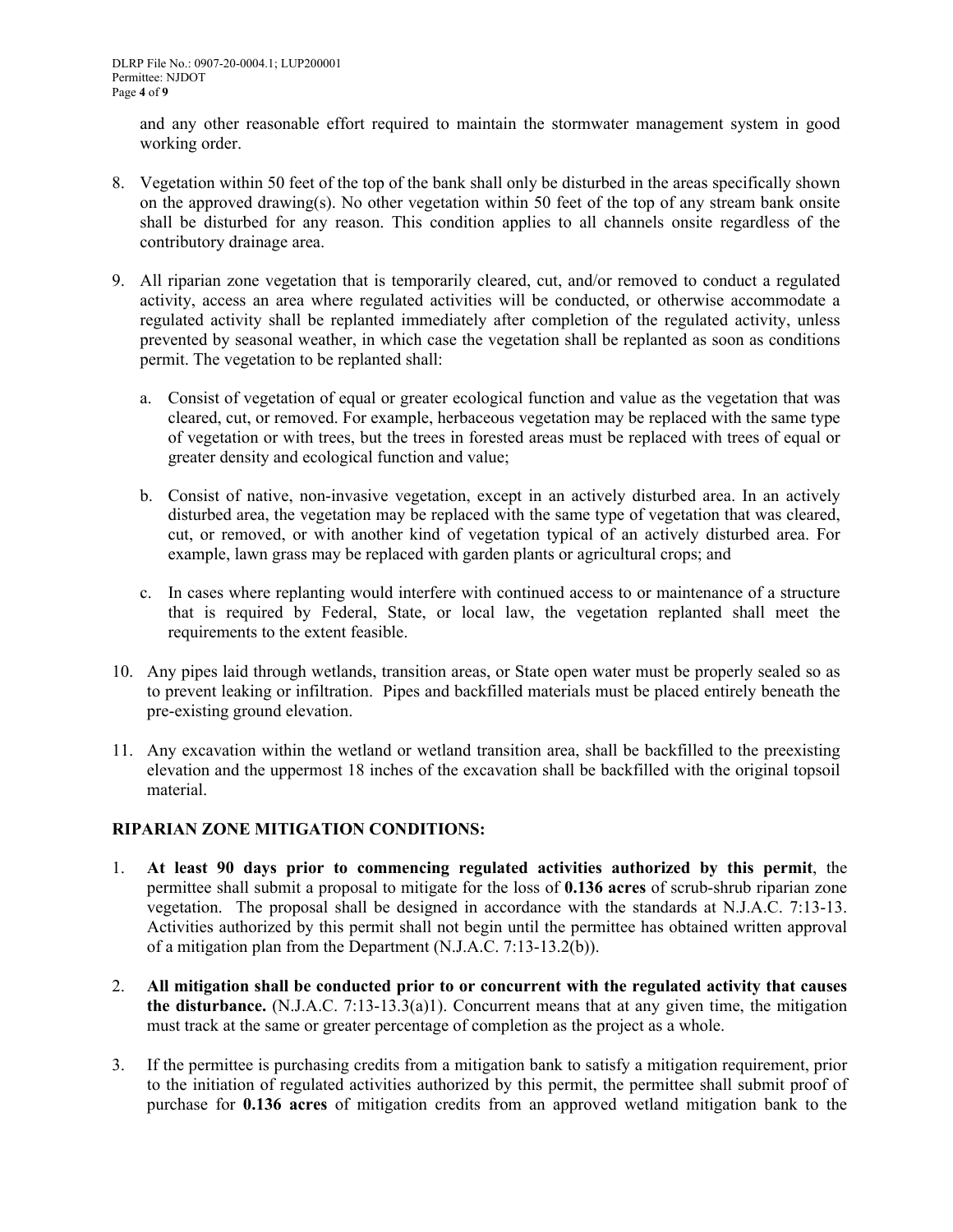attention of the Mitigation Unit Supervisor, NJDEP, Division of Land Resource Protection at Mail Code 501-02A, P.O. Box 420, Trenton, NJ 08625-0420.

At this time, the following bank(s) are approved to serve the project area; additional banks may be approved at any time, so please contact the Mitigation unit for the most up to date service area information if you would like additional options.

Oradell Reservoir Mitigation Bank - Contact Doug Lashley of GreenVest/Cranbury LLC at 410-987-5500 or at [Doug@greenvestus.com](mailto:Doug@greenvestus.com)

4. If the permittee is considering conducting a creation, restoration or enhancement project, the following conditions shall apply:

**Prior to the initiation of regulated activities authorized by this permit,** the permittee shall sign a Department approved conservation restriction to protect the mitigation area from future development that would remove the vegetation planted. (N.J.A.C. 7:13-13.2(g)). The conservation restriction shall conform to the format and content of the rules at N.J.A.C. 7:13-14 and the Riparian Zone Mitigation Area model located at http://www.nj.gov/dep/landuse/forms/index.html. The restriction shall be included on the deed and recorded in the office of the County Clerk (the Registrar of Deeds and Mortgages in some counties) in the county wherein the lands of the mitigation project are located. A metes and bounds description shown on a map must be included within the recorded conservation restriction. Within 10 days of filing the conservation restriction, the permittee must send a copy of the conservation restriction to the attention of the Mitigation Unit Supervisor, NJDEP, Division of Land Resource Protection at Mail Code 501-02A, P.O. Box 420, Trenton, NJ 08625-0420.

- 5. For creation and restoration projects, the permittee shall obtain a secured bond or other financial surety acceptable to the Division from a firm licensed to provide such services in New Jersey. (N.J.A.C. 7:13-13.15)
- 6. The permittee shall monitor the riparian project for at least 5 years beginning the year after the riparian zone mitigation project has been completed (N.J.A.C. 7:13-13.12(c)). **The permittee shall submit monitoring reports to the Division of Land Resource Protection, no later than December 31st of each full monitoring year**.
	- a. All monitoring reports except the final one should include the requirements and goals of the mitigation proposal and a detailed explanation of the ways in which the mitigation has or has not achieved progress toward those goals. If mitigation has not achieved progress, the report shall also include a list of corrective actions to be implemented and a timeline for completion.
	- b. The final monitoring report must include documentation and data demonstrating that:
		- i. The goals of the riparian zone mitigation as stated in the approved riparian zone mitigation proposal and the permit conditions have been satisfied.
		- ii. At least 85 percent of the mitigation plantings have survived and that at least 85 percent of the mitigation area is established with native species similar to ones identified on the mitigation planting plan. All plant species in the mitigation area must be healthy and thriving. All trees must be at least 5 feet in height; and
		- iii. The site is less than 10 percent occupied by invasive or noxious species; and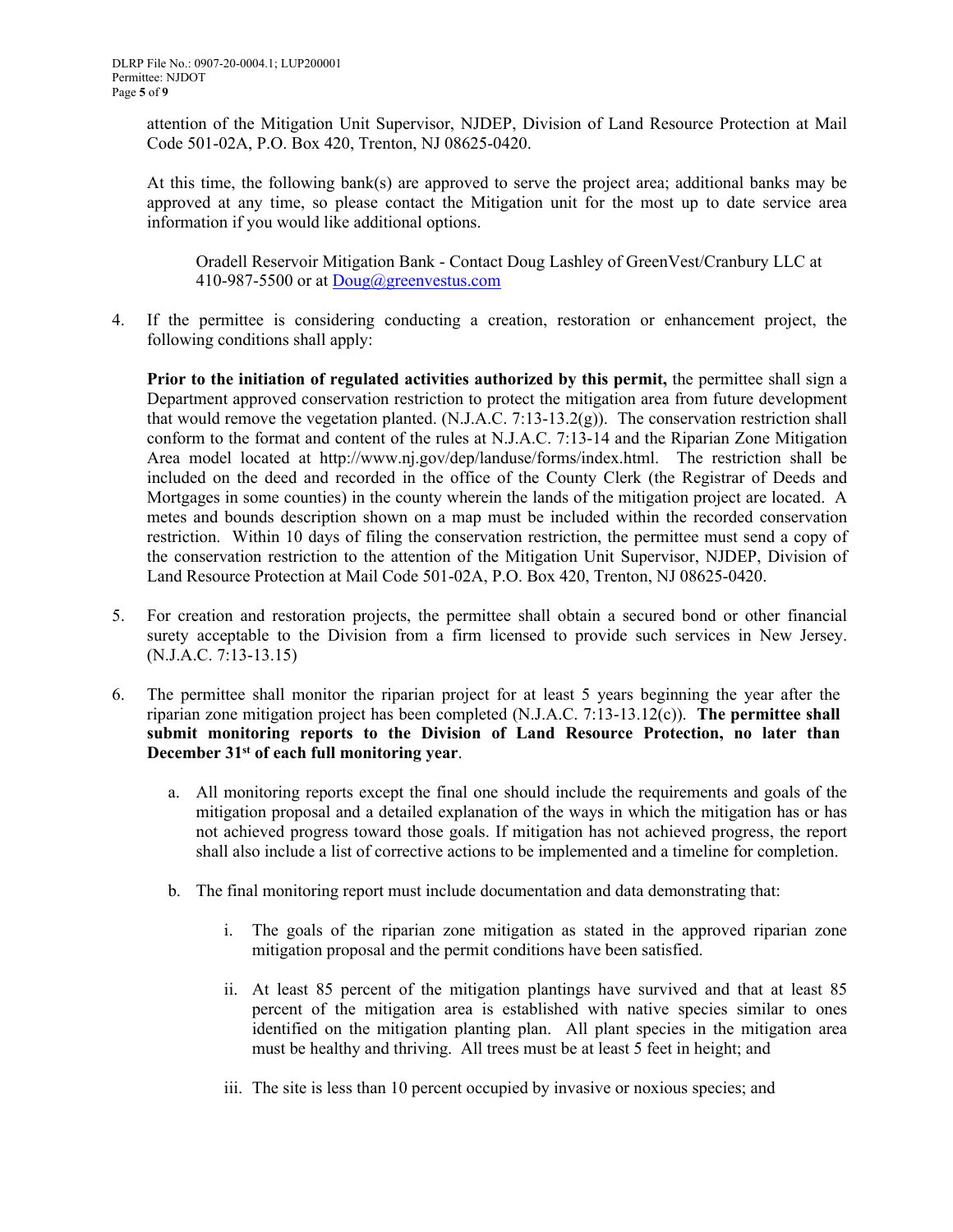- iv. The conservation restriction for the mitigation site has been executed and recorded.
- 7. If the riparian mitigation project does not meet the success criteria established above the project shall be considered a failure and the permittee shall submit a revised riparian mitigation plan. The revised plan shall be submitted within 60 days of receipt of notification from the Division indicating the riparian mitigation project was a failure.
- 8. If the Division determines that the riparian zone mitigation project is not constructed in conformance with the approved plan, the permittee will be notified in writing by the Department and will have 60 days to submit a proposal to indicate how the project will be corrected.
- 9. For preservation projects, the application shall provide documentation showing that the proposed preservation area will fully compensate in accordance with N.J.A.C. 7:13-13.13 for the loss of functions and values caused by the disturbance.

## **STANDARD CONDITIONS:**

- 1. The issuance of a permit shall in no way expose the State of New Jersey or the Department to liability for the sufficiency or correctness of the design of any construction or structure(s). Neither the State nor the Department shall, in any way, be liable for any loss of life or property that may occur by virtue of the activity or project conducted as authorized under a permit.
- 2. The issuance of a permit does not convey any property rights or any exclusive privilege.
- 3. The permittee shall obtain all applicable Federal, State, and local approvals prior to commencement of regulated activities authorized under a permit.
- 4. A permittee conducting an activity involving soil disturbance, the creation of drainage structures, or changes in natural contours shall obtain any required approvals from the Soil Conservation District or designee having jurisdiction over the site.
- 5. The permittee shall take all reasonable steps to prevent, minimize, or correct any adverse impact on the environment resulting from activities conducted pursuant to the permit, or from noncompliance with the permit.
- 6. The permittee shall immediately inform the Department of any unanticipated adverse effects on the environment not described in the application or in the conditions of the permit. The Department may, upon discovery of such unanticipated adverse effects, and upon the failure of the permittee to submit a report thereon, notify the permittee of its intent to suspend the permit.
- 7. The permittee shall immediately inform the Department by telephone at (877) 927-6337 (WARN DEP hotline) of any noncompliance that may endanger public health, safety, and welfare, or the environment. The permittee shall inform the Division of Land Resource Protection by telephone at (609) 777-0454 of any other noncompliance within two working days of the time the permittee becomes aware of the noncompliance, and in writing within five working days of the time the permittee becomes aware of the noncompliance. Such notice shall not, however, serve as a defense to enforcement action if the project is found to be in violation of this chapter. The written notice shall include:
	- i. A description of the noncompliance and its cause;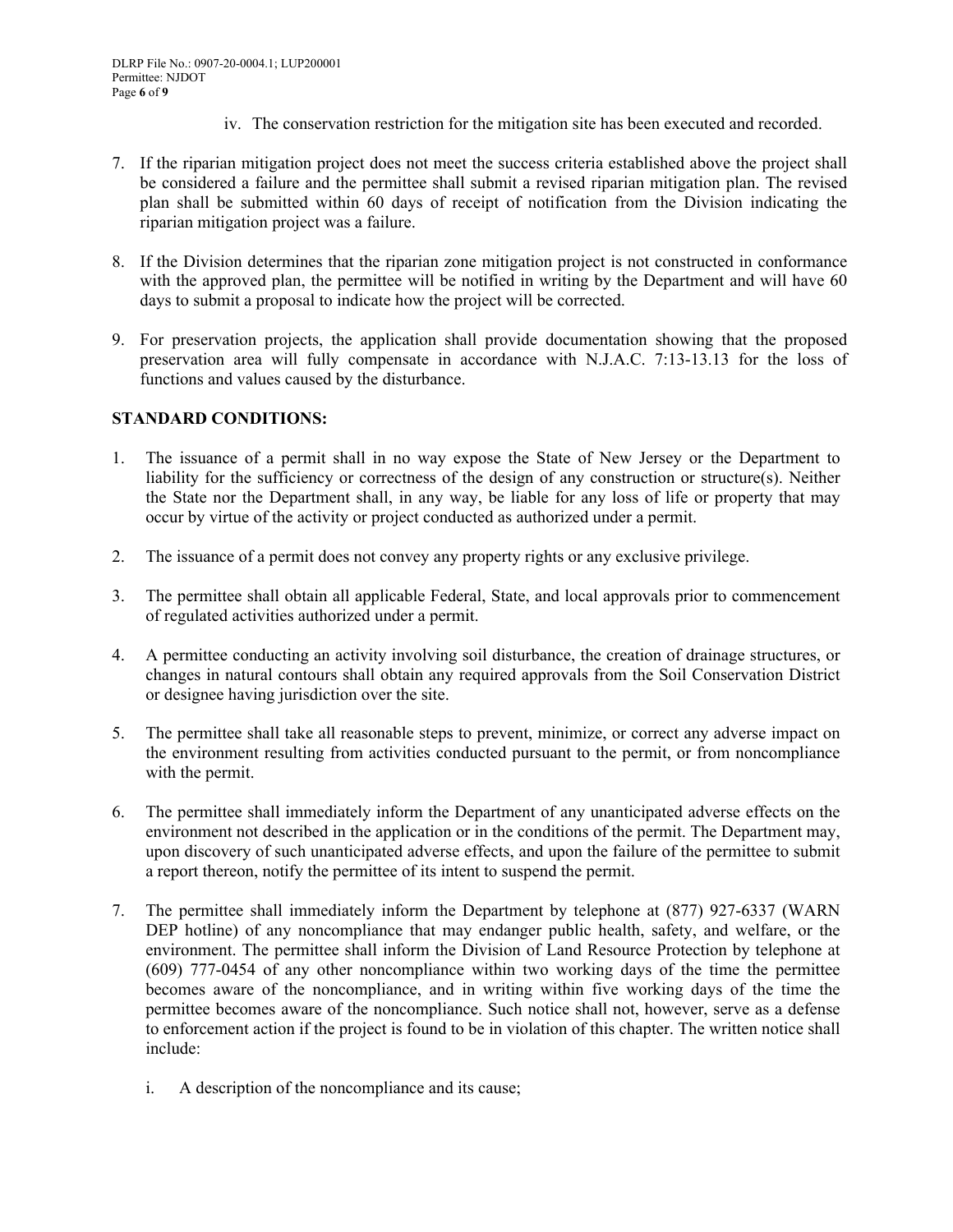- ii. The period of noncompliance, including exact dates and times;
- iii. If the noncompliance has not been corrected, the anticipated length of time it is expected to continue; and
- iv. The steps taken or planned to reduce, eliminate, and prevent recurrence of the noncompliance.
- 8. Any noncompliance with a permit constitutes a violation of this chapter and is grounds for enforcement action, as well as, in the appropriate case, suspension and/or termination of the permit.
- 9. It shall not be a defense for a permittee in an enforcement action that it would have been necessary to halt or reduce the authorized activity in order to maintain compliance with the conditions of the permit.
- 10. The permittee shall employ appropriate measures to minimize noise where necessary during construction, as specified in N.J.S.A. 13:1G-1 et seq. and N.J.A.C. 7:29.
- 11. The issuance of a permit does not relinquish the State's tidelands ownership or claim to any portion of the subject property or adjacent properties.
- 12. The issuance of a permit does not relinquish public rights to access and use tidal waterways and their shores.
- 13. The permittee shall allow an authorized representative of the Department, upon the presentation of credentials, to:
	- i. Enter upon the permittee's premises where a regulated activity, project, or development is located or conducted, or where records must be kept under the conditions of the permit;
	- ii. Have access to and copy, at reasonable times, any records that must be kept under the conditions of the permit;
	- iii. Inspect, at reasonable times, any facilities, equipment, practices, or operations regulated or required under the permit. Failure to allow reasonable access under this paragraph shall be considered a violation of this chapter and subject the permittee to enforcement action; and
	- iv. Sample or monitor at reasonable times, for the purposes of assuring compliance or as otherwise authorized by the Federal Act, by the Freshwater Wetlands Protection Act, or by any rule or order issued pursuant thereto, any substances or parameters at any location.
- 14. The permittee shall not cause or allow any unreasonable interference with the free flow of a regulated water by placing or dumping any materials, equipment, debris or structures within or adjacent to the channel while the regulated activity, project, or development is being undertaken. Upon completion of the regulated activity, project, or development, the permittee shall remove and dispose of in a lawful manner all excess materials, debris, equipment, and silt fences and other temporary soil erosion and sediment control devices from all regulated areas.
- 15. The permittee and its contractors and subcontractors shall comply with all conditions, site plans, and supporting documents approved by the permit.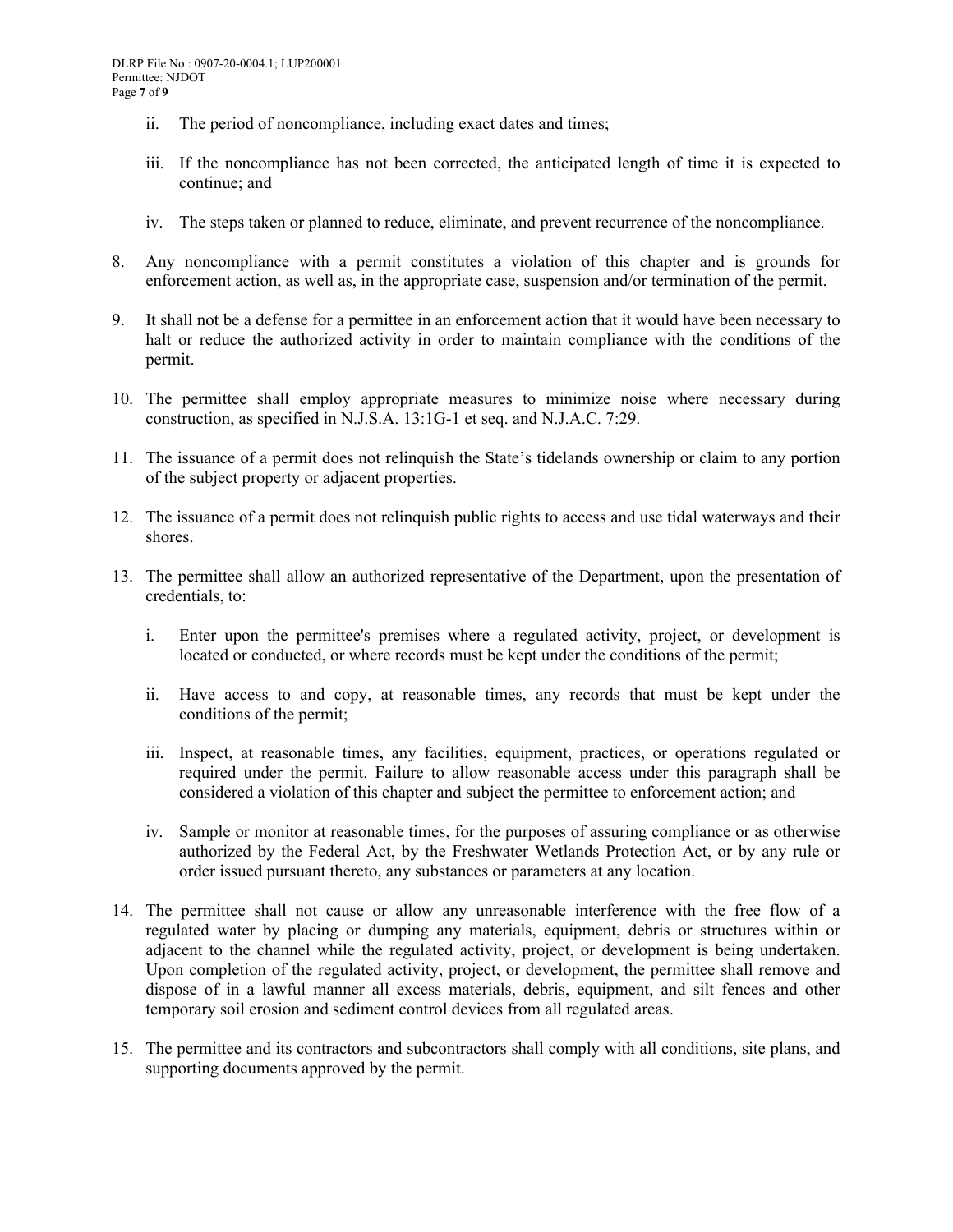- 16. All conditions, site plans, and supporting documents approved by a permit shall remain in full force and effect, so long as the regulated activity, project, or development, or any portion thereof, is in existence, unless the permit is modified pursuant to the rules governing the herein approved permits.
- 17. The permittee shall perform any mitigation required under the permit in accordance with the rules governing the herein approved permits.
- 18. If any condition or permit is determined to be legally unenforceable, modifications and additional conditions may be imposed by the Department as necessary to protect public health, safety, and welfare, or the environment.
- 19. Any permit condition that does not establish a specific timeframe within which the condition must be satisfied (for example, prior to commencement of construction) shall be satisfied within six months of the effective date of the permit.
- 20. A copy of the permit and all approved site plans and supporting documents shall be maintained at the site at all times and made available to Department representatives or their designated agents immediately upon request.
- 21. The permittee shall provide monitoring results to the Department at the intervals specified in the permit.
- 22. A permit shall be transferred to another person only in accordance with the rules governing the herein approved permits.
- 23. A permit can be modified, suspended, or terminated by the Department for cause.
- 24. The submittal of a request to modify a permit by the permittee, or a notification of planned changes or anticipated noncompliance, does not stay any condition of a permit.
- 25. Where the permittee becomes aware that it failed to submit any relevant facts in an application, or submitted incorrect information in an application or in any report to the Department, it shall promptly submit such facts or information.
- 26. The permittee shall submit written notification to the Bureau of Coastal and Land Use Compliance and Enforcement, 401 East State Street, 4th Floor, PO Box 420, Mail Code 401-04C, Trenton, NJ 08625, at least three working days prior to the commencement of regulated activities.
- 27. The permittee shall record the permit, including all conditions listed therein, with the Office of the County Clerk (the Registrar of Deeds and Mortgages, if applicable) of each county in which the site is located. The permit shall be recorded within 30 calendar days of receipt by the permittee, unless the permit authorizes activities within two or more counties, in which case the permit shall be recorded within 90 calendar days of receipt. Upon completion of all recording, a copy of the recorded permit shall be forwarded to the Division of Land Resource Protection at the address listed on page one of this permit.

# **APPROVED PLANS:**

The drawings hereby approved consist of thirty five (35) sheets, undated, and digitally signed and sealed by Mr. David Murry of HNTB Corporation on January 21, 2020, entitled:

"NEW JERSEY DEPARTMENT OF TRANSPORTATION, PORTWAY, FISH HOUSE ROAD/ PENNSYLVANIA AVE, CR 659, CONTRACT NO. 001028041"